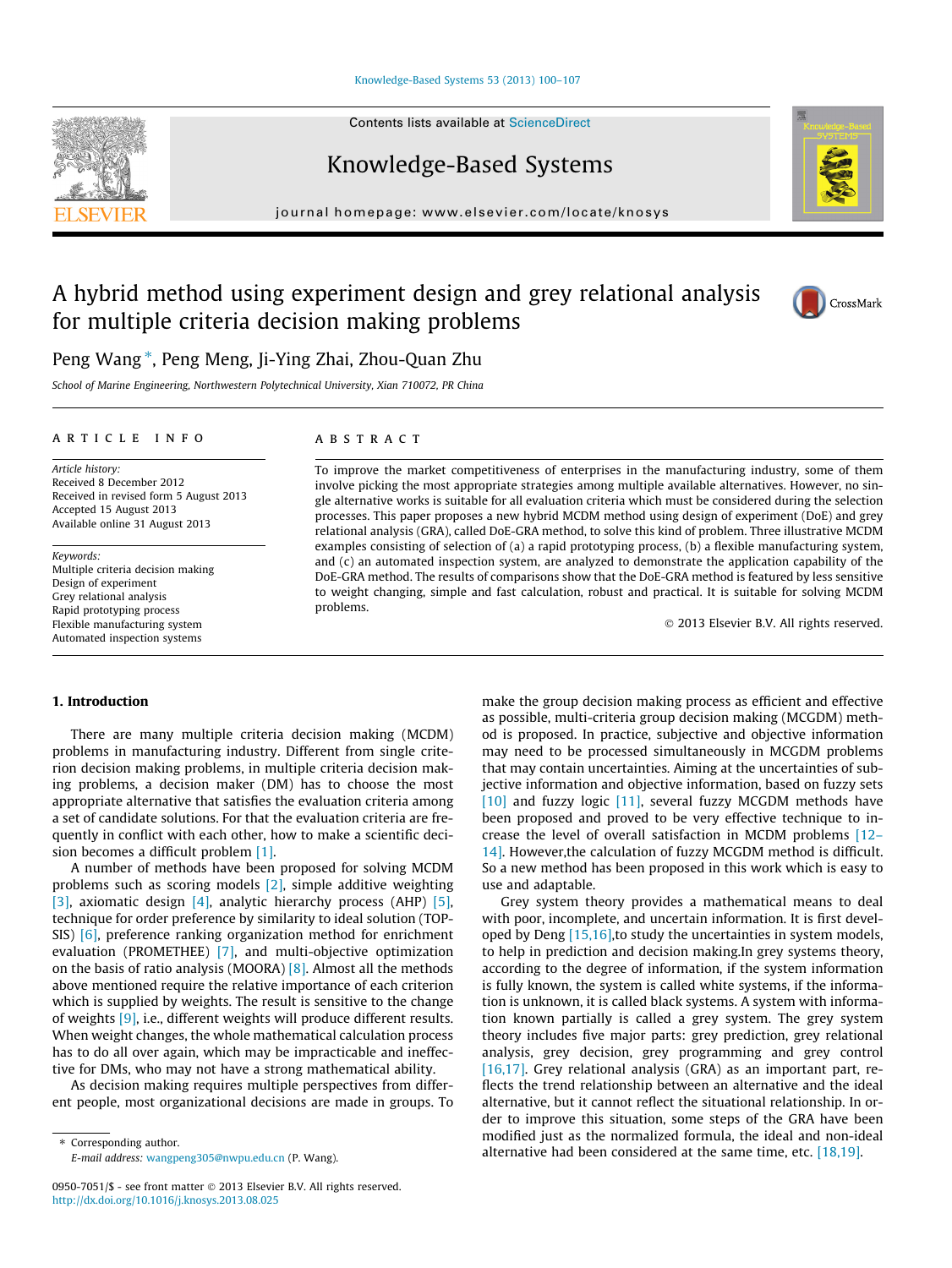In this paper, a new hybrid MCDM method using design of experiment and grey relational analysis, also called DoE-GRA method, is introduced. Three different MCDM problems in real-time manufacturing applications will be solved using the DoE-GRA method. According to the results, the DoE-GRA method is featured by less sensitive to weight changing, it is simple and fast calculation, robust and practical. It could help the DM get the most appropriate alternative in complex MCDM problems.

The remaining sections of the paper are organized as follows: Section 2 presents the methods;Section [3](#page--1-0) describes the applying process of the DoE-GRA method in detail; Section [4](#page--1-0) demonstrates the applicability and potentiality of the DoE-GRA method in solving different MCDM problems.Finally, conclusions and future works are discussed in Section [5.](#page--1-0)

### 2. Methods

#### 2.1. Grey relational analysis

In this paper, among the most popular MCDM methods, the GRA method is selected because of its advantages compared with others. Table 1 depicts the comparative performance of some of the most widely used MCDM methods with respect to their computational time, simplicity, mathematical calculations involved and stability  $[1,8]$ . From Table 1, it is revealed that in all aspects, the GRA method clearly outperforms the other MCDM methods which proves its universal applicability and flexibility as an effective MCDM tool in solving complex decision-making problems.

Zavadskas and Brauers [\[20\]](#page--1-0)identified the following seven conditions to justify the robustness of an MCDM method:

- 1. The MCDM method in which all the decision makers are included is more robust than that method in which only one decision maker is involved.
- 2. The MCDM method in which all the non-correlated objectives are considered is more robust than that on in which only a limited number of objectives is taken into consideration.
- 3. The MCDM method in which all the interrelations between objectives and alternatives are taken into account at the same time is more robust than that method in which the interrelations are only examined two by two.
- 4. The MCDM method which is non-subjective is more robust than that one which uses subjective approaches. The normalization procedure affords a subjective solution for comparing different units of various objectives. Consequently, the MCDM method which uses non-subjective dimensionless measures, like the DoE-GRA method, meaning that the determining results is more robust than that method which uses subjective weights.
- 5. The MCDM method based on cardinal numbers is more robust than that one based on ordinal numbers.

| Table 1 |                                                       |
|---------|-------------------------------------------------------|
|         | Comparative performance of some popular MCDM methods. |

| <b>MCDM</b><br>method | Computational<br>time | Simplicity             | Mathematical<br>calculations<br>involved | Stability |
|-----------------------|-----------------------|------------------------|------------------------------------------|-----------|
| GRA                   | Moderate              | Moderately<br>critical | Moderate                                 | Medium    |
| <b>TOPSIS</b>         | Moderate              | Moderately<br>critical | Moderate                                 | Medium    |
| AHP                   | Very high             | Very critical          | Maximum                                  | Poor      |
| <b>ELECTRE</b>        | High                  | Moderately<br>critical | Moderate                                 | Medium    |
| <b>PROMETHEE</b>      | High                  | Moderately<br>critical | Moderate                                 | Medium    |

- 6. The MCDM method which used the last recent available data as a base in the decision matrix is more robust than that one based on earlier data.
- 7. The GRA method satisfies the first six conditions if non-subjectivity in the choice of the objectives and non-subjectivity in the attribution of importance to an objective are solved.

The details of GRA method are presented as follows: Step 1. Calculating the normalized decision matrix.

A decision matrix of n alternatives and m criteria is formulated just as  $F$  =  $(f_{ij})_{n\times m}$ . Then the normalized value  $r_{ij}$  is calculated as follows:

$$
r_{ij} = f_{ij}/\sqrt{\sum_{k=1}^{n} f_{kj}^2}
$$
 (1)

where  $f_{ij}$  is the value of jth criterion function for alternative  $A_i(i = 1, \ldots, n; j = 1, \ldots, m).$ 

Step 2. Calculating the weighted normalized decision matrix. The weighted normalized value  $u_{ii}$  is calculated as follows:

$$
U = (u_{ij})_{n \times m} = (\omega_j r_{ij})_{n \times m}
$$
 (2)

The weights  $w_i$  indicates how many times more important or dominant one criterion is over another criterion which they are compared. [Table 2](#page--1-0) shows a standardized comparison scale numbers of nine levels.

Step 3. Determining the ideal and non-ideal solutions.

The optimal value of every criterion is selected from the weighted normalized decision matrix U which composes the ideal solution  $U^*$ , and the worst value of every criterion composes the non-ideal solution  $U^-$ , Then, the ideal solution  $U^+$  and the non-ideal solution  $U^-$  will be:

$$
U^{+} = \{u_{1}^{+}, \dots, u_{m}^{+}\} = \{(\max_{j} u_{ij} | j \in J^{+}), (\min_{j} u_{ij} | j \in J^{-})\}
$$
(3)

$$
U^{-} = \{u_{1}^{-}, \ldots, u_{m}^{-}\} = \{(\max_{j} u_{ij} | j \in J^{+}), (\min_{j} u_{ij} | j \in J^{-})\}
$$
(4)

where  $J^+$  is associated with beneficial criteria, and  $J^-$  is associated with non-beneficial criteria.

Step 4. Calculating the grey relational coefficient.

Based on the weighted normalized decision matrix, the grey relational coefficients of the ith alternative and the ideal solution about the jth criterion is calculated as follows:

$$
r_{ij}^{+} = \frac{m^{+} + \zeta M^{+}}{\Delta_{ij}^{+} + \zeta M^{+}}, \zeta \in (0, 1)
$$
\n(5)

where  $\varDelta_{ij}^+=|u_j^+-u_{ij}|,$   $m^+=\text{min}_i\text{min}_j\varDelta_{ij}^+$ ,  $M^+=\text{max}_i\text{max}_j\varDelta_{ij}^+$ ;  $\xi$  is the distinguishing coefficient, generally  $\xi$  takes 0.5.

The grey relational coefficient matrix of the alternatives and ideal solution is as follows:

$$
R^{+} = \begin{vmatrix} r_{11}^{+} & r_{12}^{+} & \cdots & r_{1m}^{+} \\ r_{21}^{+} & r_{22}^{+} & \cdots & r_{2m}^{+} \\ \vdots & \vdots & \vdots & \vdots \\ r_{n1}^{+} & r_{n2}^{+} & \cdots & r_{nm}^{+} \end{vmatrix}
$$

The grey relational grade about the ith alternative and the ideal solution can be obtained as follows:

$$
R_i^+ = \frac{1}{m} \sum_{j=1}^m r_{ij}^+, \quad (i = 1, 2, \dots, n)
$$
 (6)

The grey relational coefficient of the ith alternative and the nonideal solution about the jth criterion is calculated as follows:

$$
r_{ij}^- = \frac{m^- + \xi M^-}{\Delta_{ij}^- + \xi M^-}, \quad \xi \in (0, 1)
$$
\n(7)